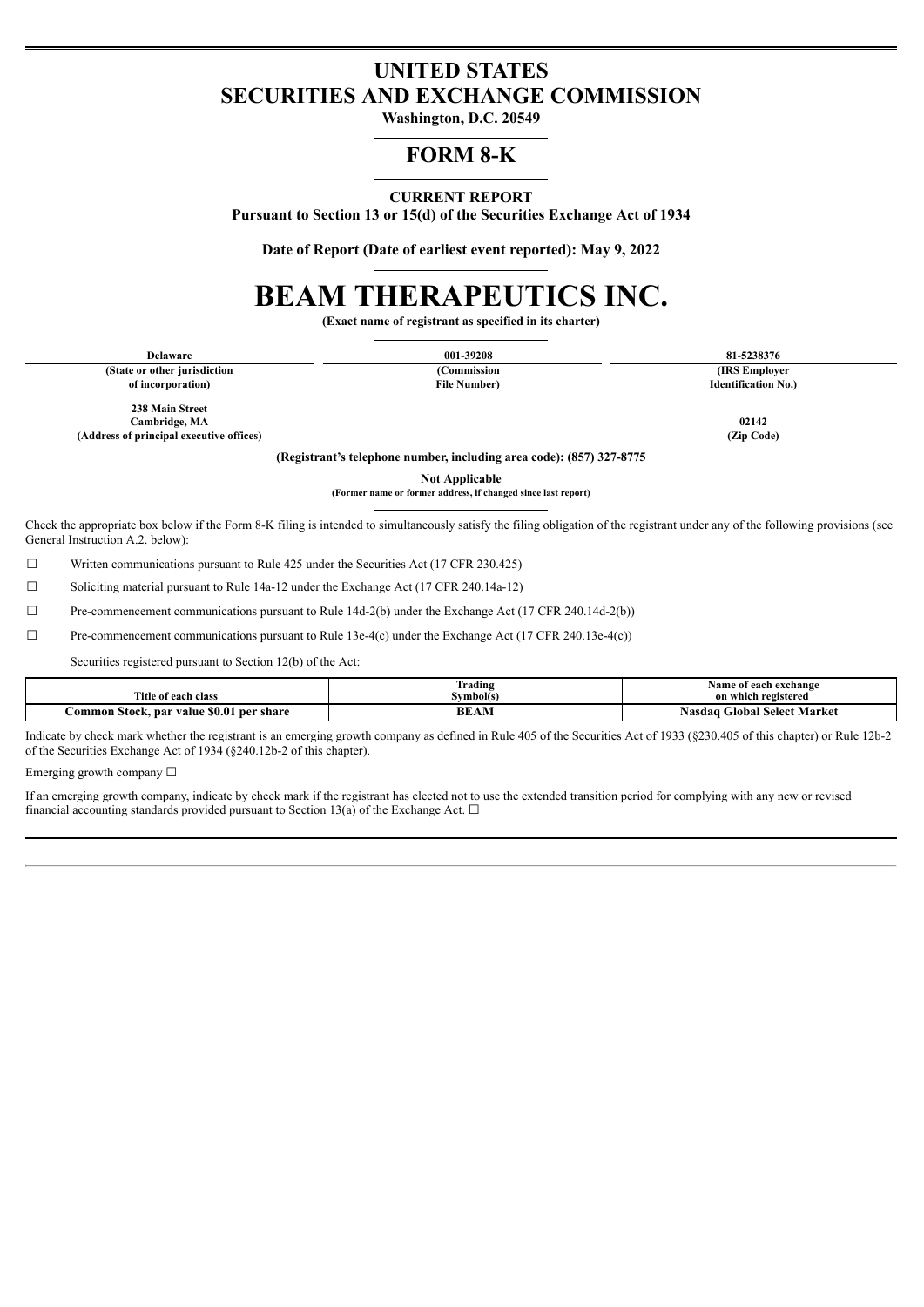#### **Item 2.02 Results of Operations and Financial Condition.**

On May 9, 2022, Beam Therapeutics Inc. (the "Company") issued a press release announcing the Company's financial results for the quarter ended March 31, 2022. A copy of this press release is furnished as Exhibit 99.1 and is incorporated herein by reference.

The information in this Item 2.02 as well as in the accompanying Exhibit 99.1 attached hereto is being furnished and shall not be deemed "filed" for purposes of Section 18 of the Securities Exchange Act of 1934, as amended (the "Exchange Act"), or otherwise subject to the liabilities of that section, nor shall it be deemed incorporated by reference into any filing by the Company, under the Securities Act of 1933, as amended, or the Exchange Act, except as expressly set forth by specific reference in such filing.

#### **Item 9.01 Financial Statements and Exhibits.**

(d) Exhibits

| Exhibit No. | Description                                                                 |
|-------------|-----------------------------------------------------------------------------|
| 99.1        | Press Release Issued by Beam Therapeutics Inc. on May 9, 2022               |
| 104         | Cover Page Interactive Data File (embedded within the Inline XBRL document) |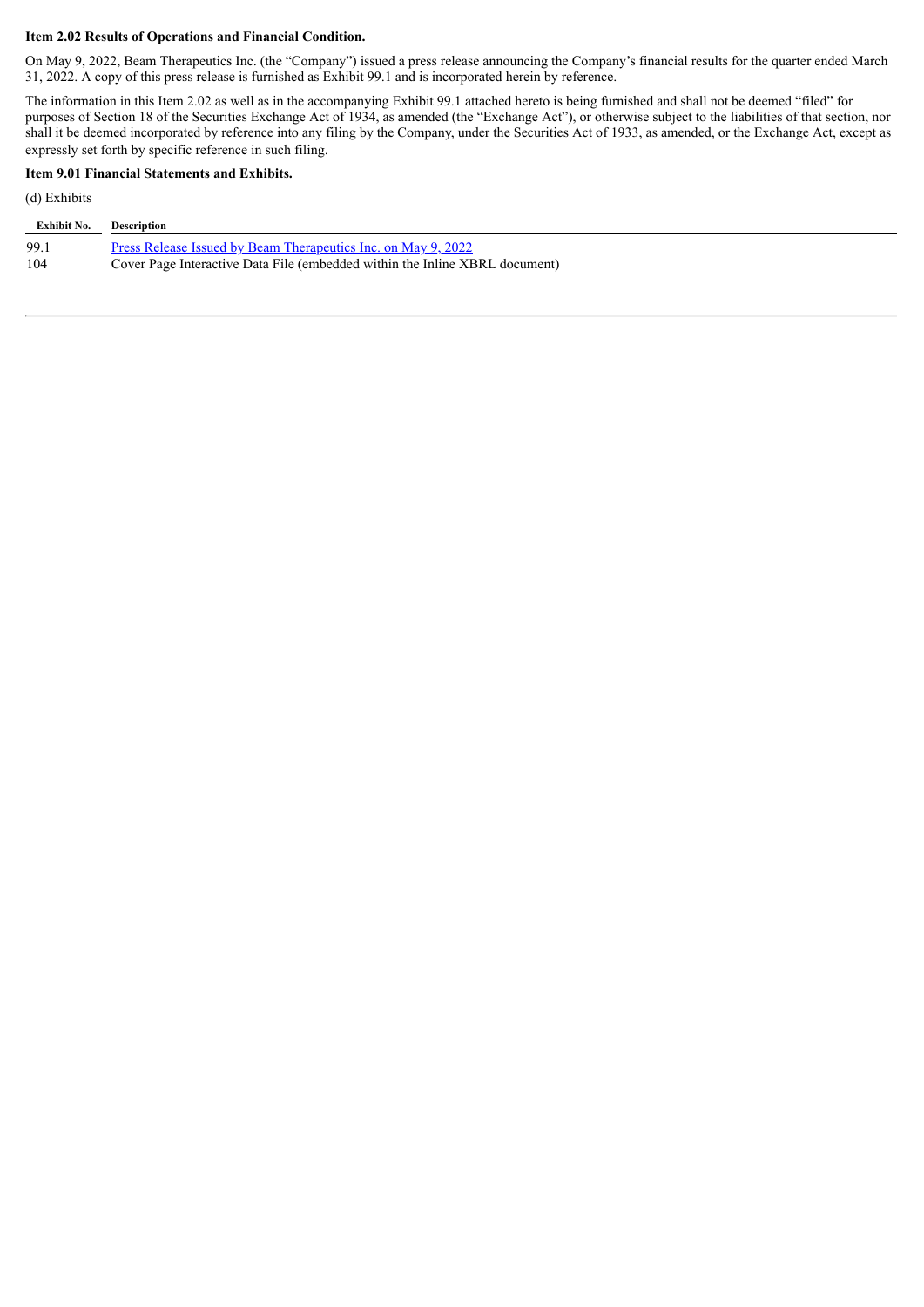#### **SIGNATURES**

Pursuant to the requirements of the Securities Exchange Act of 1934, the registrant has duly caused this report to be signed on its behalf by the undersigned hereunto duly authorized.

## **BEAM THERAPEUTICS INC.**

Date: May 9, 2022 By: /s/ John Evans Name: John Evans<br>Title: Chief Execu Chief Executive Officer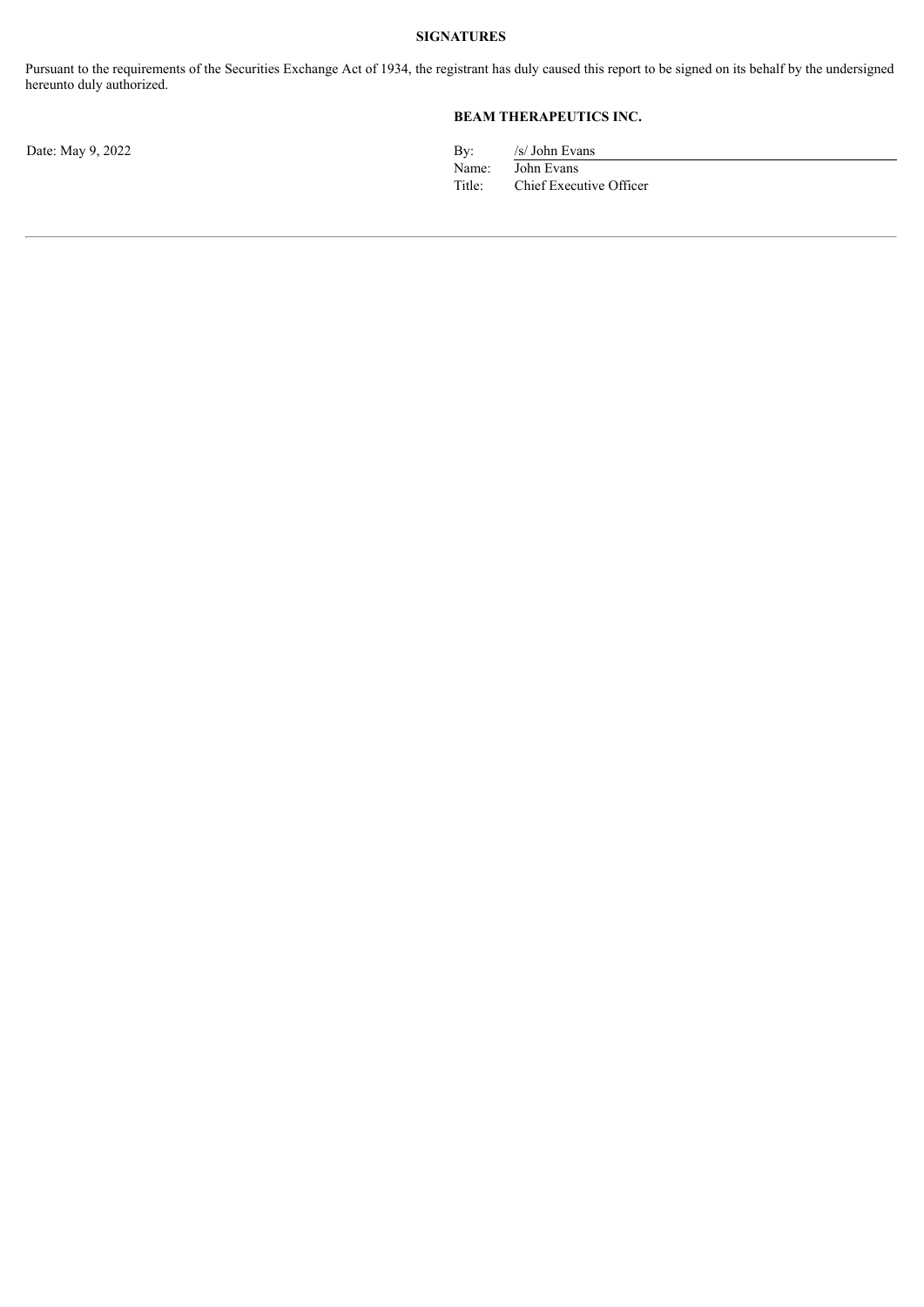

#### <span id="page-3-0"></span>**Beam Therapeutics Announces Pipeline and Business Highlights and Reports First Quarter 2022 Financial Results**

BEAM-101 Patient Enrollment. BEAM-102 and BEAM-201 IND Submissions and BEAM-301 IND-Enabling Studies All On-track for Second Half of 2022

Natural History Study Initiated in People with Sickle Trait to Provide Insights into Key Characteristics of Sickle Cell Trait and Sickle Cell Disease

Manmohan Singh, Ph.D., Appointed to Executive Leadership Team and Anne Marie Woodland Appointed as Head of Regulatory

Ended First Quarter 2022 with \$1.2 Billion in Cash, Cash Equivalents and Marketable Securities to Support Advancement of Precision Genetic Medicines *Editing Portfolio*

**CAMBRIDGE, Mass., May 9, 2022** – Beam Therapeutics Inc. (Nasdaq: BEAM), a biotechnology company developing precision genetic medicines through base editing, today announced pipeline and business highlights and financial results for the first quarter ended March 31, 2022. In addition, as part of a long-term effort to better understand sickle cell disease (SCD), a genetic disease in which individuals carry two copies of the sickle cell mutation, and sickle cell trait, in which individuals carry only one copy of the mutation, Beam will fund and collaborate with the National Alliance of Sickle Cell Centers (NASCC) to initiate the AUNT (Achieving Understanding of the Natural History of Sickle Trait) study, a natural history study of sickle cell trait.

"Base editing has the potential to offer life-changing medicines for a broad range of diseases, and we are committed to better understanding the pathophysiology of the diseases in our pipeline, and their impacts on the lives of patients and their families," said John Evans, chief executive officer of Beam. "We are excited to be collaborating with the Globin Research Network for Data and Discovery (GRNDad) on the AUNT natural history study in people with sickle cell trait. We are on track and expect to commence SCD patient enrollment in our Phase 1/2 BEACON-101 clinical trial to evaluate the safety and efficacy of BEAM-101 in patients with SCD, as well as make our planned IND submission for BEAM-102, which is also in development for the treatment of SCD. Our immunology and liver-directed pipelines are also progressing, with plans for additional regulatory submissions, research studies and program nominations throughout the year, and we continue to build upon our delivery capabilities, including our novel LNP technology platform, potentially allowing us to expand the future reach of our programs. We believe the parallel advancement of these diverse programs creates a broad foundation for our future growth and is evidence of our commitment to developing new and better treatments for multiple patient populations and to unlocking the full potential of precision genetic medicine."

#### **Pipeline Highlights & Anticipated Milestones**

*Ex Vivo* HSC Programs

- Beam continues to advance its BEAM-101 program for the treatment of SCD and expects to enroll the first patient in its Phase 1/2 clinical trial evaluating the safety and efficacy of BEAM-101 for the treatment of SCD, referred to as the BEACON-101 trial, in the second half of 2022.
- Beam's second SCD-focused program, BEAM-102, continues to progress and the company plans to submit an investigational new drug (IND) application for BEAM-102 for the treatment of SCD in the second half of 2022.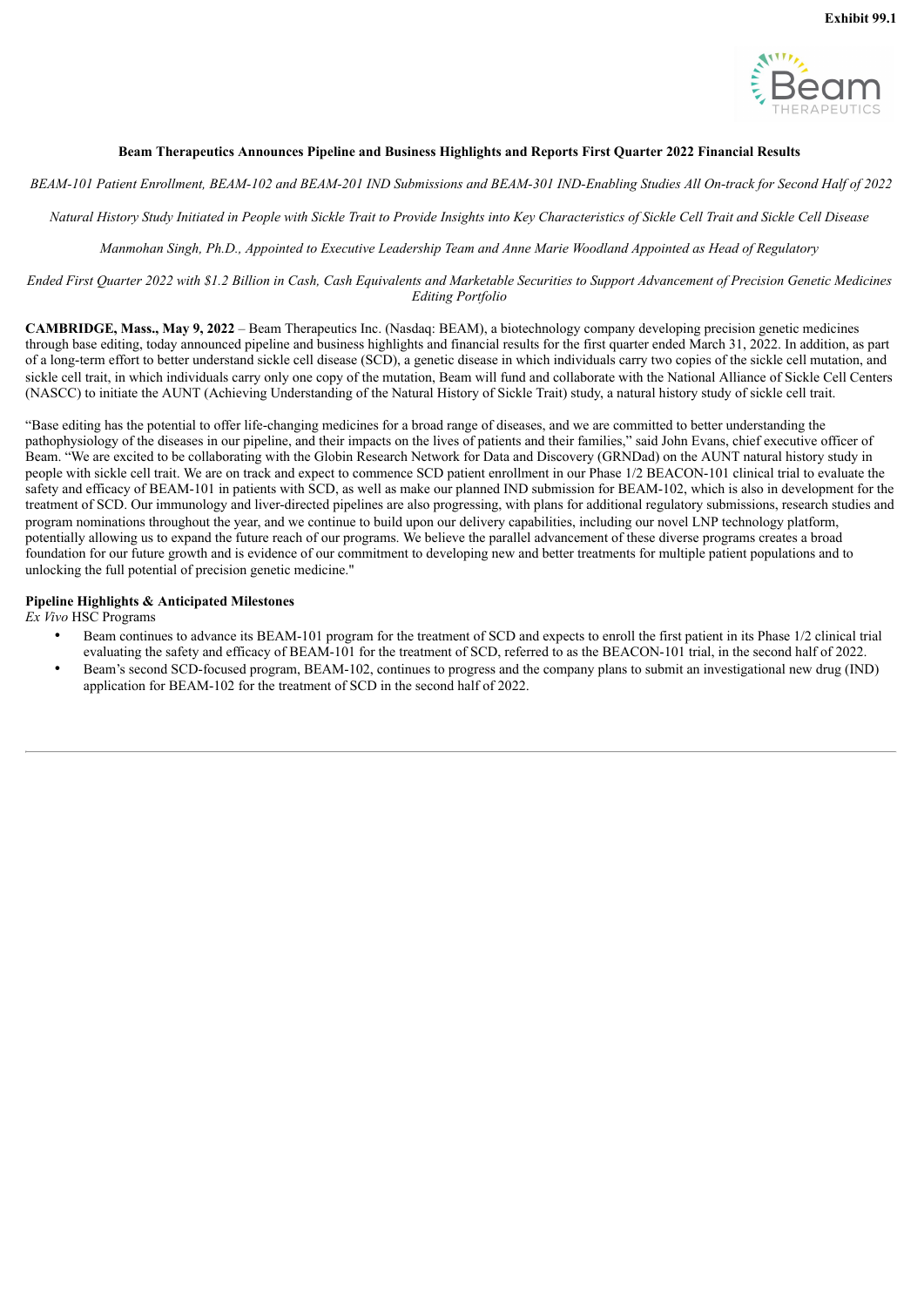*Ex Vivo* T Cell Programs

- Beam's BEAM-201 program for the treatment of relapsed/refractory T cell acute lymphoblastic leukemia/T cell lymphoblastic lymphoma is progressing with submission of an IND application anticipated in the second half of 2022.
- Beam continues to make progress toward its planned nomination of a second CAR T development candidate in 2022.

*In Vivo* LNP Liver-targeting Programs

- Beam plans to present updated preclinical data from its BEAM-301 program at the American Society of Cell and Gene Therapy (ASGCT) meeting, demonstrating high and durable editing efficiency in a mouse model of glycogen storage disease 1a (GSDIa) out to 35 weeks. Beam plans to initiate IND-enabling studies in 2022 for BEAM-301, a liver-targeting LNP formulation of base editing reagents designed to correct the R83C mutation, the most common disease-causing mutation of GSDIa.
- Also at ASGCT, Beam will present new preclinical data from its base editing program targeting the treatment of alpha-1 antitrypsin deficiency, highlighting optimizations made to the editor and the guide RNA that have led to two-fold increases in observed editing potency in mice, leading to potentially clinically relevant increases in circulating alpha-1 antitrypsin at doses below 1 mg/kg.
- Beam continues to anticipate the nomination of a second liver-targeted development candidate in 2022.

#### **Initiation of AUNT Natural History Study**

SCD is a severe, inherited blood disorder that alters the structure and function of oxygen-carrying hemoglobin in red blood cells and is caused by a single point mutation in the beta globin gene. Carriers of the disease, or individuals with sickle cell trait, have only one copy of the sickle mutation and produce variable amounts of the abnormal sickle hemoglobin (25-45% of total hemoglobin). Despite the high prevalence of sickle cell trait (estimated to affect 300 million individuals worldwide), research to understand its full biology and clinical features has been limited.

Beam is developing two programs for SCD, BEAM-101 and BEAM-102. BEAM-101 is designed to raise fetal hemoglobin while lowering abnormal sickle hemoglobin to <40% of total, which is similar to levels seen in individuals with sickle cell trait. BEAM-102 is designed to replace the sickle mutation with a normal human variant of hemoglobin, HbG-Makassar, potentially reducing even further the abnormal sickle hemoglobin in patient cells. A better understanding of sickle cell trait, along with an in-depth understanding of SCD, will help better establish the relationship between levels of the abnormal sickle hemoglobin and long-term clinical outcomes.

The AUNT Study will create a first of its kind multi-center, prospective, longitudinal cohort of individuals with sickle trait, targeting a large enrollment of approximately 1,000 participants. This research is designed to establish an understanding of the hematologic and clinical phenotype of people with sickle cell trait, including blood rheology, potential complications and genetic modifiers, in an effort to better understand the hematologic phenotype that is associated with good health and lack of organ dysfunction, as well as provide increased counseling to people with sickle cell trait.

#### **Business Updates**

- Manmohan Singh, Ph.D., senior vice president, pharmaceutical sciences & delivery technologies, was appointed to the company's executive leadership team. Dr. Singh joined Beam in 2018, bringing more than 24 years of drug discovery and development experience from Takeda Pharmaceuticals, Novartis and Chiron Corporation.
- Anne Marie Woodland joined Beam as senior vice president, regulatory affairs, bringing more than 20 years of experience to Beam, previously serving in regulatory focused roles at Replimune, UniQure and BioVex.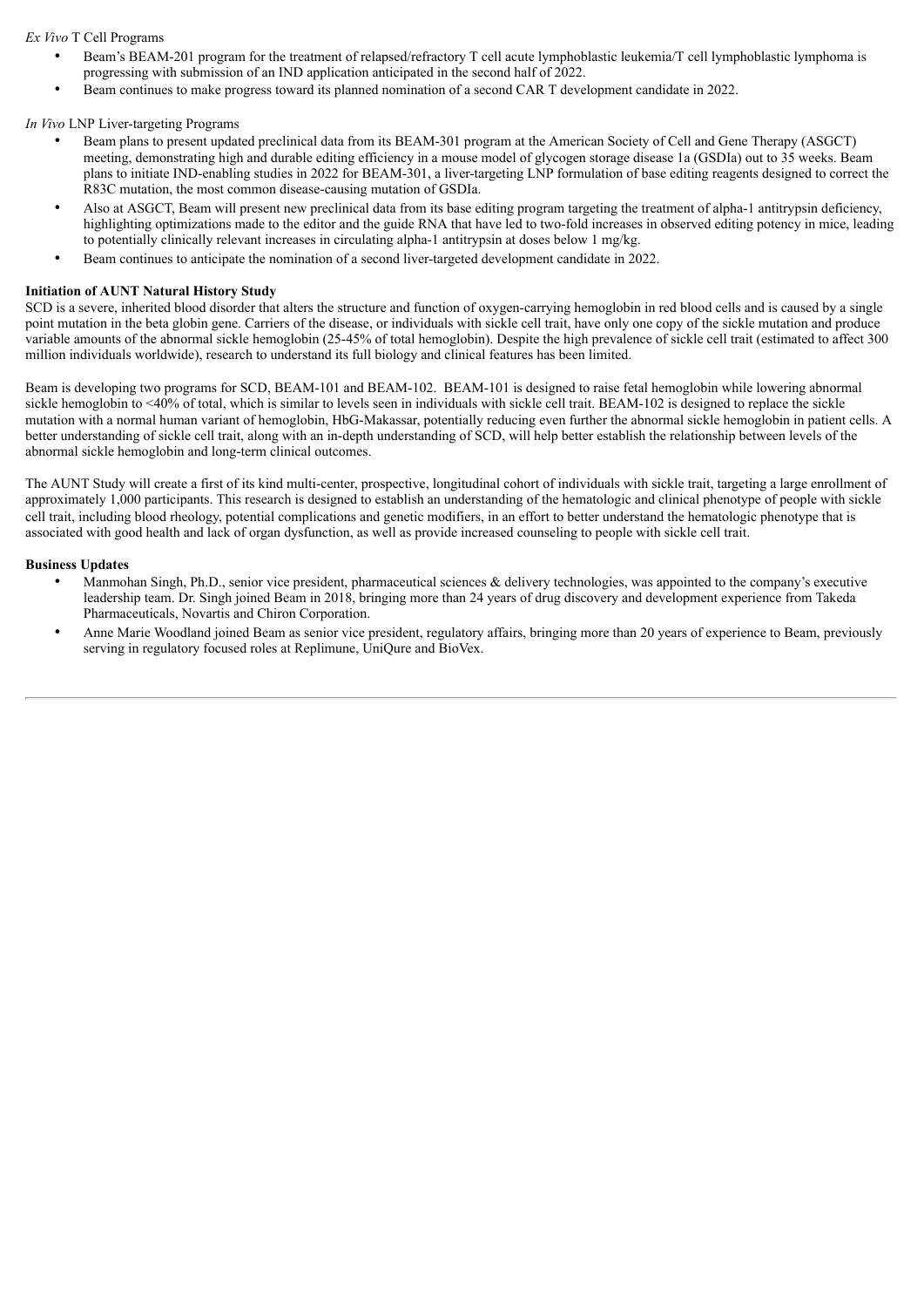#### **Upcoming ASGCT Presentation Details**

Title: Single, systemic administration of BEAM-301 mitigates fasting hypoglycemia and restores metabolic function in a transgenic mouse model of *glycogen storage disease type Ia*

**Date & Time:** Monday, May 16, 2022, from 4:15-4:30 p.m. ET

Title: Optimized base editing reagents yield more potent genetic correction in a mouse model of alpha-1 antitrypsin deficiency (poster M-123) **Date & Time:** Monday May 16, 2022, from 5:30-6:30 p.m. ET

**Title:** *Ef icient LNP delivery of mRNA in vivo and in vitro to T and NK cells* (poster Tu-107) **Date & Time:** Tuesday May 17, 2022, from 5:30-6:30 p.m. ET

#### **First Quarter 2022 Financial Results**

- **Cash Position:** Cash, cash equivalents and marketable securities were \$1.2 billion as of March 31, 2022, as compared to \$965.6 million as of December 31, 2021.
- **Research & Development (R&D) Expenses:** R&D expenses were \$65.4 million for the first quarter of 2022, compared to \$190.1 million for the first quarter of 2021. R&D expenses for the first quarter of 2021 includes \$155.0 million of expense related to in-process research and development acquired from of Guide Therapeutics, Inc.
- **General & Administrative (G&A) Expenses:** G&A expenses were \$19.2 million for the first quarter of 2022, compared to \$10.3 million for the first quarter of 2021.
- **Net Loss:** Net loss was \$69.2 million for the first quarter of 2022, or \$1.01 per share, compared to \$201.6 million for the first quarter of 2021, or \$3.35 per share.

#### **About Beam Therapeutics**

Beam Therapeutics (Nasdaq: BEAM) is a biotechnology company committed to establishing the leading, fully integrated platform for precision genetic medicines. To achieve this vision, Beam has assembled a platform that includes a suite of gene editing and delivery technologies and is in the process of building internal manufacturing capabilities. Beam's suite of gene editing technologies is anchored by base editing, a proprietary technology that is designed to enable precise, predictable and efficient single base changes, at targeted genomic sequences, without making double-stranded breaks in the DNA. This has the potential to enable a wide range of potential therapeutic editing strategies that Beam is using to advance a diversified portfolio of base editing programs. Beam is a values-driven organization committed to its people, cutting-edge science, and a vision of providing life-long cures to patients suffering from serious diseases.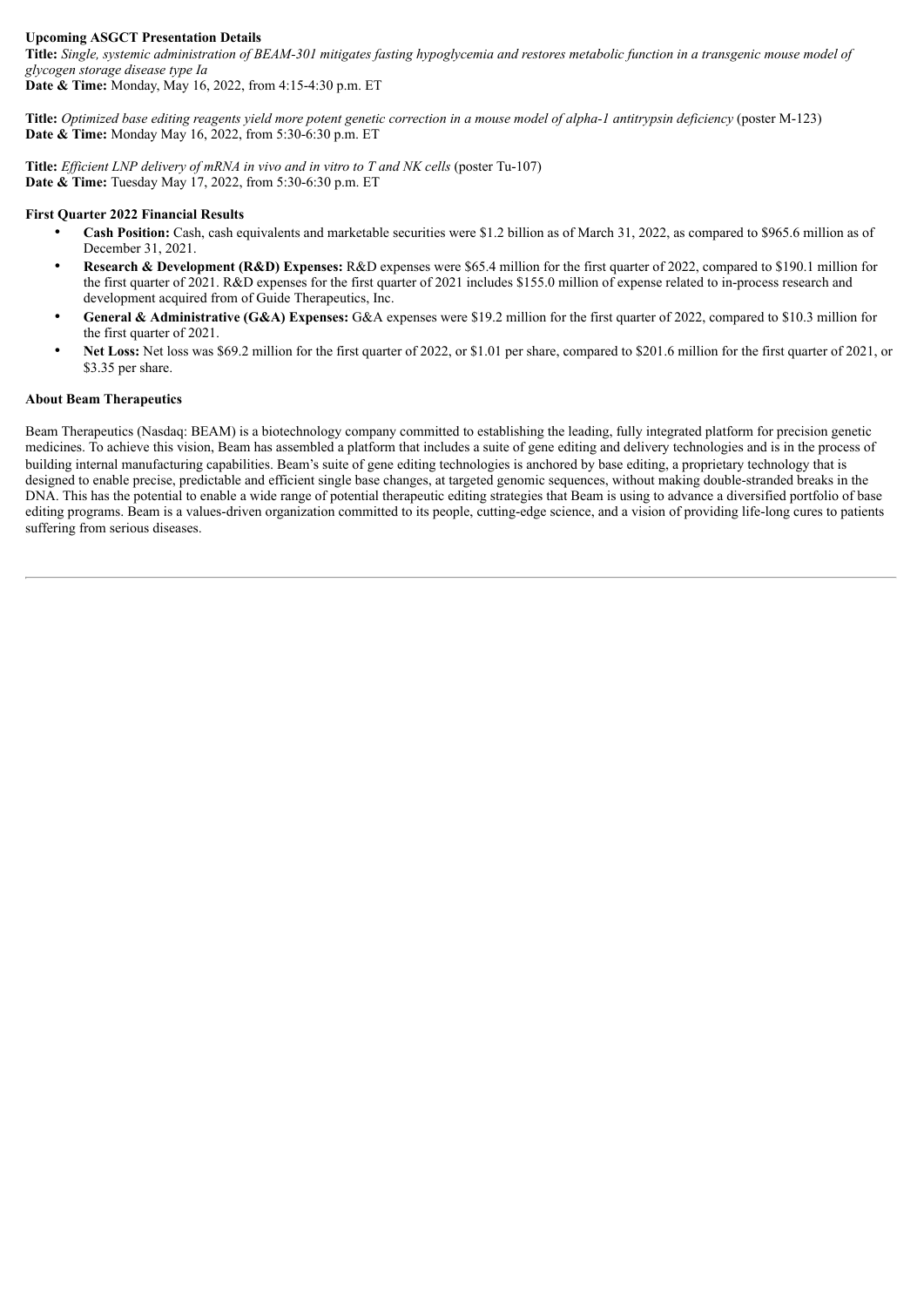#### **Cautionary Note Regarding Forward-Looking Statements**

This press release contains forward-looking statements within the meaning of the Private Securities Litigation Reform Act of 1995. Investors are cautioned not to place undue reliance on these forward-looking statements, including, but not limited to, statements related to: the intended design and planned initiation of the AUNT Study; our presentations at ASGCT, our plans, and anticipated timing, to nominate additional development candidates, initiate INDenabling studies, and submit IND applications; the therapeutic applications and potential of our technology, including with respect to SCD, T-ALL/T-LL, GSDIa, Alpha-1, CAR-T cells and LNPs, including our ability to deliver base editors to target organs in and beyond the liver; the planned initiation and design of our BEACON-101 clinical trial, including the timing of enrolling the first subject in the trial; the sufficiency of our capital resources to fund operating expenses and capital expenditure requirements; and our ability to develop life-long, curative, precision genetic medicines for patients through base editing. Each forward-looking statement is subject to important risks and uncertainties that could cause actual results to differ materially from those expressed or implied in such statement, including, without limitation, risks and uncertainties related to: our ability to develop, obtain regulatory approval for, and commercialize our product candidates, which may take longer or cost more than planned; our ability to raise additional funding, which may not be available; our ability to obtain, maintain and enforce patent and other intellectual property protection for our product candidates; the potential impact of the COVID-19 pandemic, including its impact on the global supply chain; that preclinical testing of our product candidates and preliminary or interim data from preclinical studies and clinical trials may not be predictive of the results or success of ongoing or later clinical trials; that enrollment of our clinical trials may take longer than expected; that our product candidates may experience manufacturing or supply interruptions or failures; risks related to competitive products; and the other risks and uncertainties identified under the headings "Risk Factors Summary" and "Risk Factors" in our Annual Report on Form 10-K for the year ended December 31, 2021, and in any subsequent filings with the Securities and Exchange Commission. These forward-looking statements speak only as of the date of this press release. Factors or events that could cause our actual results to differ may emerge from time to time, and it is not possible for us to predict all of them. We undertake no obligation to update any forward-looking statement, whether as a result of new information, future developments or otherwise, except as may be required by applicable law.

#### **Contacts:**

Investors: Chelcie Lister THRUST Strategic Communications chelcie@thrustsc.com

Media: Dan Budwick 1AB dan@1abmedia.com